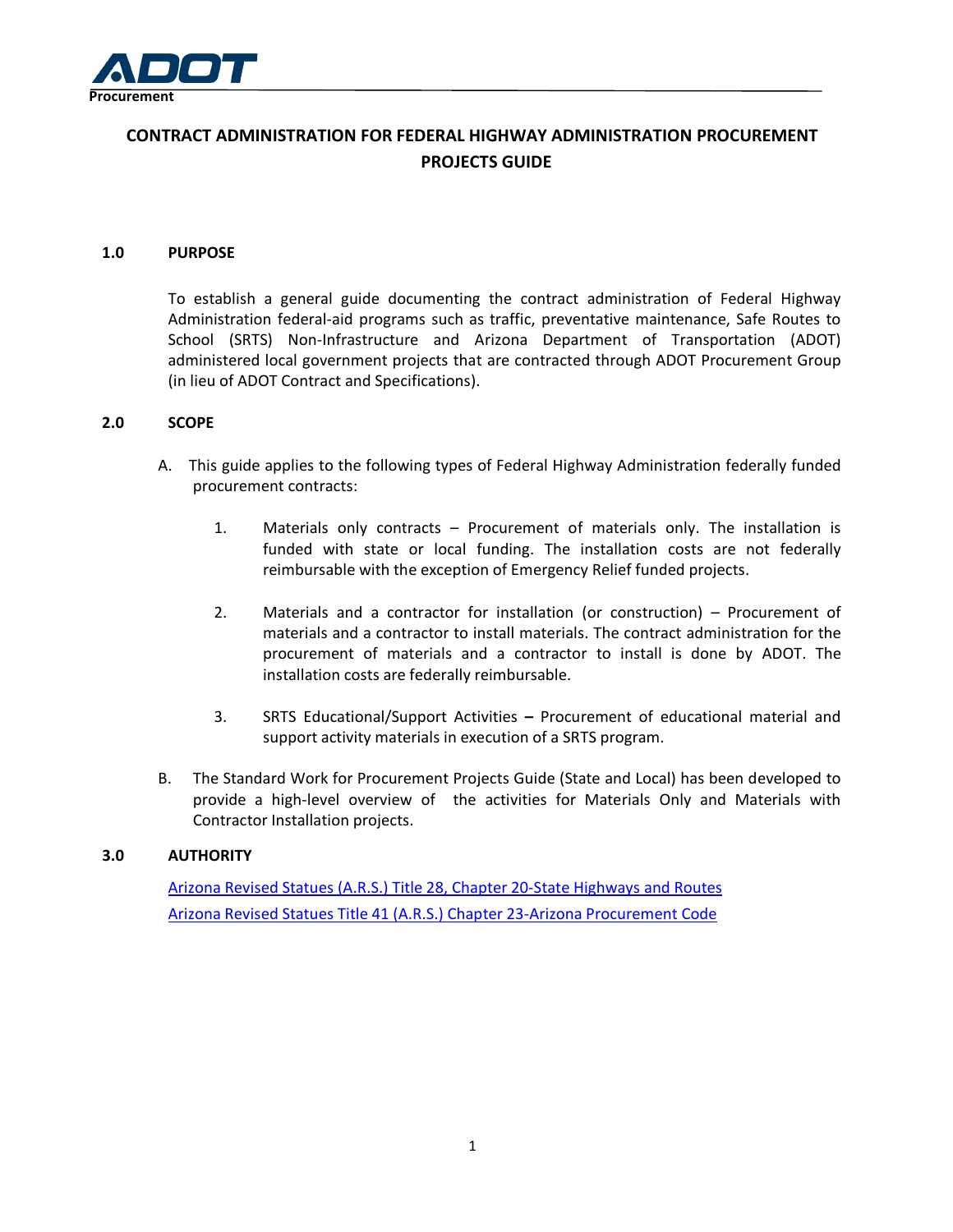

## **4.0 BACKGROUND**

- A. The Arizona Procurement Code applies to every expenditure of public monies, including federal assistance monies, except as otherwise specified in A.R.S. §41-2637.
- B. In addition, A.R.S.  $\frac{6}{9}$  41-2501(K) provides an exemption to the Arizona State Transportation Board and the Director of ADOT for the procurement of construction or reconstruction of transportation facilities or highway facilities, including professional engineering services that are within the scope of engineering practice as provided in A.R.S. Title 32, Chapter 1 ; and any other services that are directly related to land titles, appraisals, real property acquisition, relocation, property management of building facility design and construction for highway development and that are required pursuant to A.R.S. Title 28, Chapter 20. Construction projects that meet this exemption are processed through ADOT's Contracts and Specifications Section. Engineering and Design projects that meet this exemption are processed through ADOT's Engineering Consultants Section. The determination regarding exempt and nonexempt procurement is made in accordance with the guidelines outlined in the Arizona Procurement Code by the Procurement Group, Engineering Consultants Section, Contracts and Specifications Section, or any combination of those groups and sections, and with recommendation from the Attorney General's office, if applicable.
- C. In addition to existing procedures, standard work documents have been developed to maintain oversight and quality assurance in the administration of ADOT and local government projects using federal-aid funds and to ensure Federal Highway Administration funds are properly managed and effectively used in accordance with federal policies while maintaining compliance with the requirements of the Arizona Procurement Code.

#### **5.0 DEFINITIONS**

Contractor/Consultant Any person or entity that has a contract with the State.

- Educational/ Support Activities Development of program websites to more easily and efficiently promote, track, and report program progress and obtain community feedback. Bulk item ordering; best for a lead agency to order for several local agency programs, such as bike helmets, crossing guard vests, stop paddles, 15 MPH rollout signs, etc.
- Exempt **Advertisement through ADOT Contracts and Specification** Section.